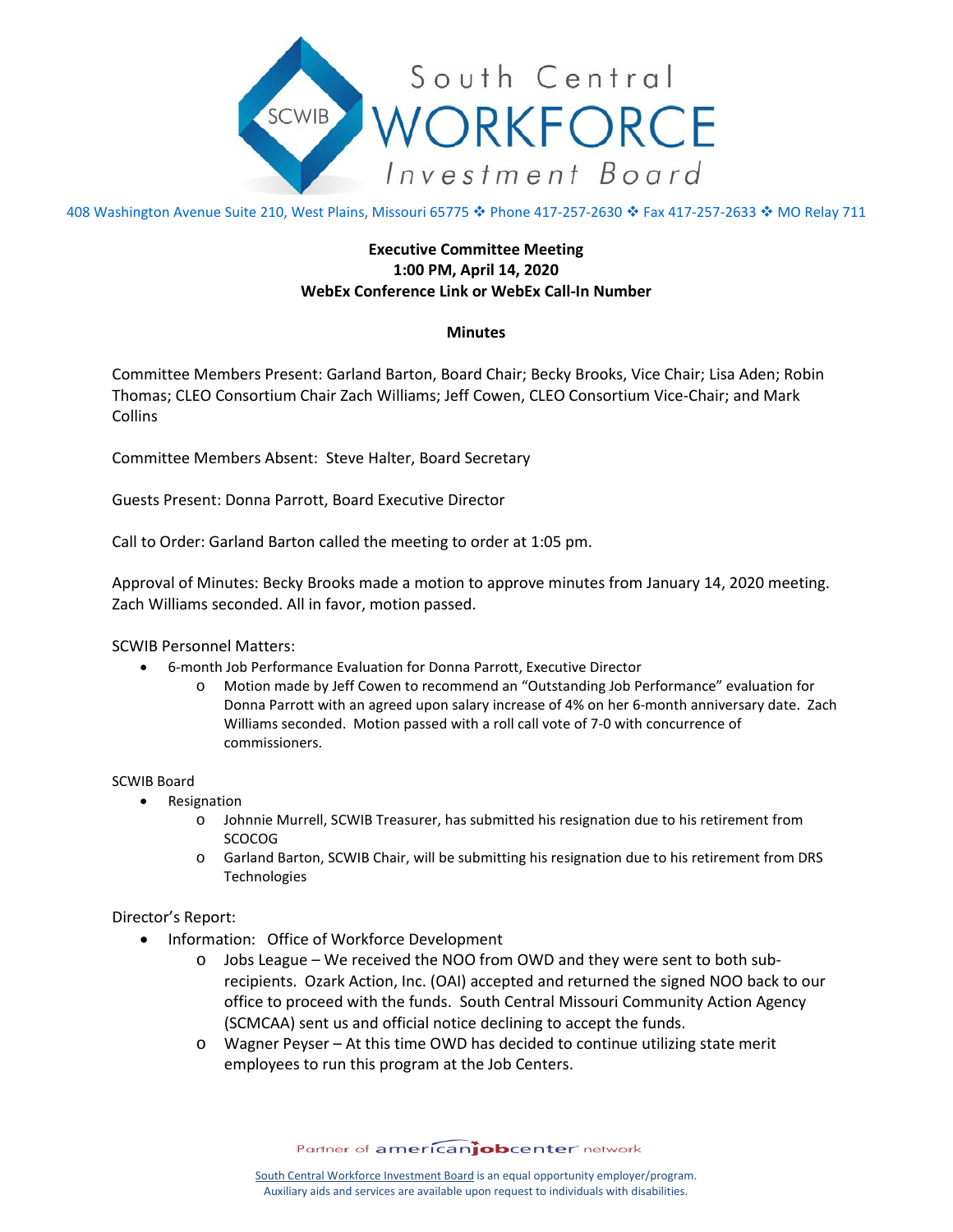- o WIOA PY20 Annual Agreement Was received. Zack Williams, CLEO Chairman, signed on behalf of SCWIB and Mardy Leathers, OWD Director, signed on behalf of OWD. The agreement is dated from April 1, 2020 to June 30, 2023. Waiting on NOO for formula funds from the state.
- o State OWD Report Card Will be completed by OWD on a quarterly basis. It is sent to the Board Chair and CLEO Chair of each of the 14 Missouri WIB boards with a copy sent to the respective Executive Director. The report is a federal DOL mandate for Missouri due to past monitoring issues with one of the WIB boards. This will be shared with our board members and sub-recipients.
- $\circ$  1<sup>st</sup> Quarter EO Monitoring Summary Summary is dated September 19, 2019 but did not receive the letter dated March 31, 2020 which is over 6 months later. All of the items noted on the summary were corrected by mid-October, 2019 when the website was updated.
- Projects & Deadlines
	- o MOU/IFA (Issuance 01-2019) Still working on this. COVID-19 has put a stop to being able to talk to our partners for a face-to-face discussion on this. An infrastructure cost spreadsheet has been created for both of the job centers detailing the information for each of the one-stop partners. Will be getting in touch with each of them to share this information with them. We are on schedule with the required deadline.
	- o Missouri Job Center Certification Evaluation (Issuance 04-2019) An ADA review has to be done. Will be seeing if we can use the one completed with the last certification evaluation as no one can be brought into the facility and nothing has changed since that time. Looking at doing the certification evaluation virtually by using someone at the job center to use their computer to show items needed in the evaluation. We did ask if the deadline could be pushed out and we were informed that it could not. We will get it done by the June 30, 2020 deadline.
	- o Local Plan Has been sent to the state. It is larger than the one from four years ago as more required documents and policies were added. We looked at what other regions had done and took that information along with OWD and DOL requirements and created and updated ten policies. The committee agreed to have all of the policies presented as a package and then a vote would following. The following policies were presented to the committee with an effective date of July 1, 2020 except as noted:
		- Adult Education and Literacy Policy (AEL)
		- Adult/Dislocated Worker Training Expenditure Rate
		- **•** Dislocated Worker (DW) Employment Transition Team
		- Individual Training Accounts (ITA) Effective April 28, 2020
		- Individuals with Disabilities Reasonable Accommodation Plan
		- **Integration of Services Policy**
		- **Sub-State Monitoring Plan**
		- **UPIED:** Veteran's Priority of Service Policy
		- **VR and RSB Coordination of Services Policy**
		- **•** Youth Apprenticeship Policy

After all of the above policies were presented a motion was made by Zach Williams to approve all of the policies. Jeff Cowen seconded. Discussion was called for and there was none. Chair called for a vote and the motion was approved.

Partner of americanjobcenter network